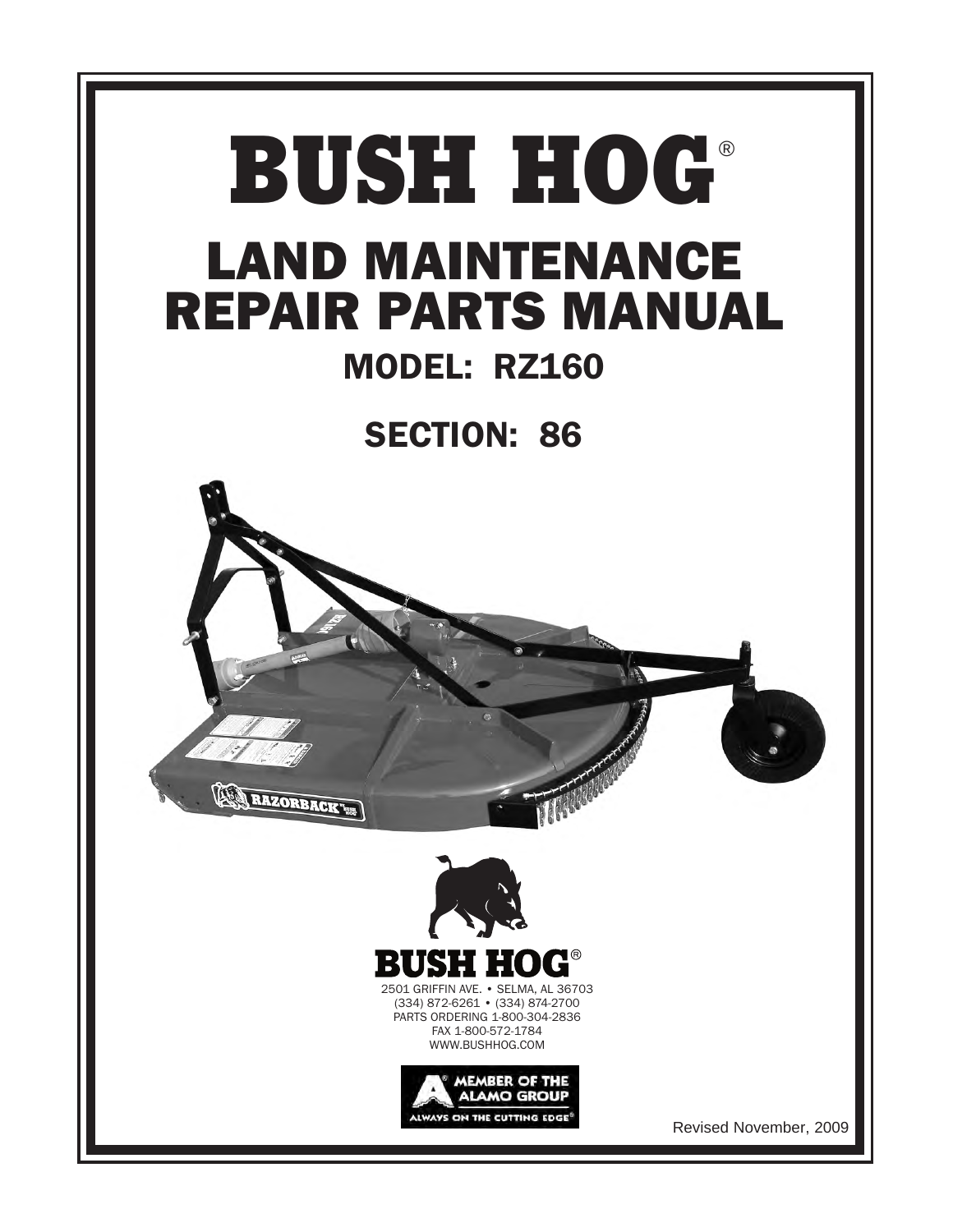# **RZ160 RAZORBACK**

### **ALPHABETICAL INDEX**

### **CONTENTS**

#### **PAGE**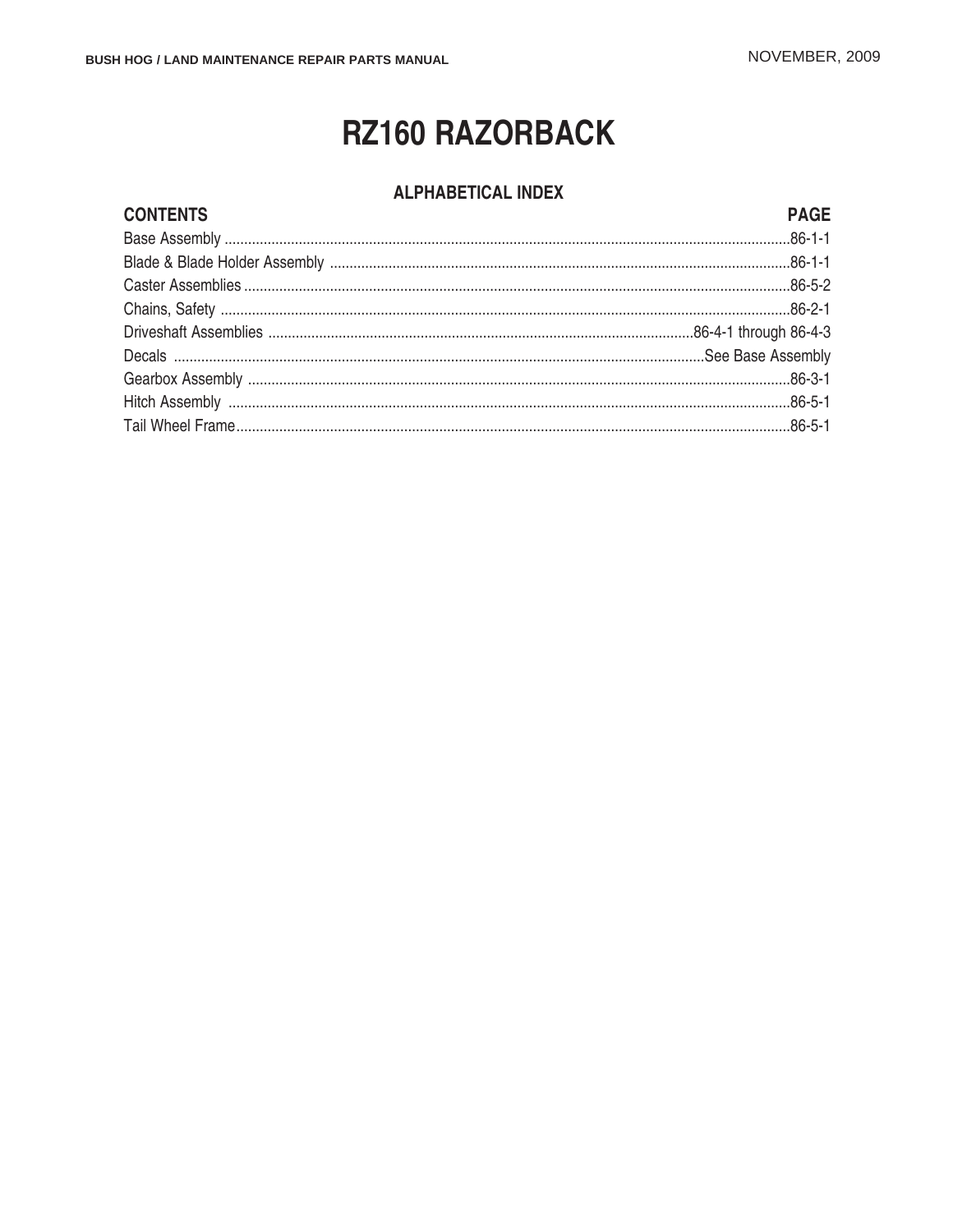

| REF.<br>NO. | <b>PART</b><br>NO. | QTY. | <b>DESCRIPTION</b>          | REF.<br>NO. | <b>PART</b><br>NO. | QTY. | <b>DESCRIPTION</b>        |
|-------------|--------------------|------|-----------------------------|-------------|--------------------|------|---------------------------|
|             | 50060436           |      | Deck with Decals            | 12          | 1259               | 2    | <b>Blade Bolt</b>         |
| 2           | 00786192           |      | Gearbox Assembly            | 13          |                    | 2    | Lockwasher 7/8"           |
| 3           |                    |      | Capscrew 1/2" x 3"          | 14          | 44061              | 2    | Hex Nut 7/8" NF, Class 2B |
|             | -----              |      | Lockwasher 1/2"             | 15          | 88873              |      | Hex Nut, Slotted 1"       |
| 5           |                    |      | Hex Nut $1/2$ "             | 16          | 81648              |      | Cotter Pin 5 x 50         |
| 6           | ____               | 4    | Capscrew $5/8$ " x $2$ " G5 | 17          | 50029419           |      | <b>Sheet Decal</b>        |
|             | 20414              | 4    | Locknut 3/8"                | 18          | 50029417           |      | <b>Sheet Decal</b>        |
| 8           | 50060437           |      | <b>Blade Pan Assembly</b>   | 19          | 50060415           | 2    | Razorback Decal           |
| 9           | 50056693           |      | <b>Blade Pan Weldment</b>   | 20          | 50060404           |      | RZ160 Decal               |
| 10          | 81395              | 2    | Blade, 5'                   | 21          | 50031213           | 2    | <b>Red Reflector</b>      |
| 11          | 66516              | 2    | <b>Blade Bolt Kit</b>       |             |                    |      |                           |

**RZ160**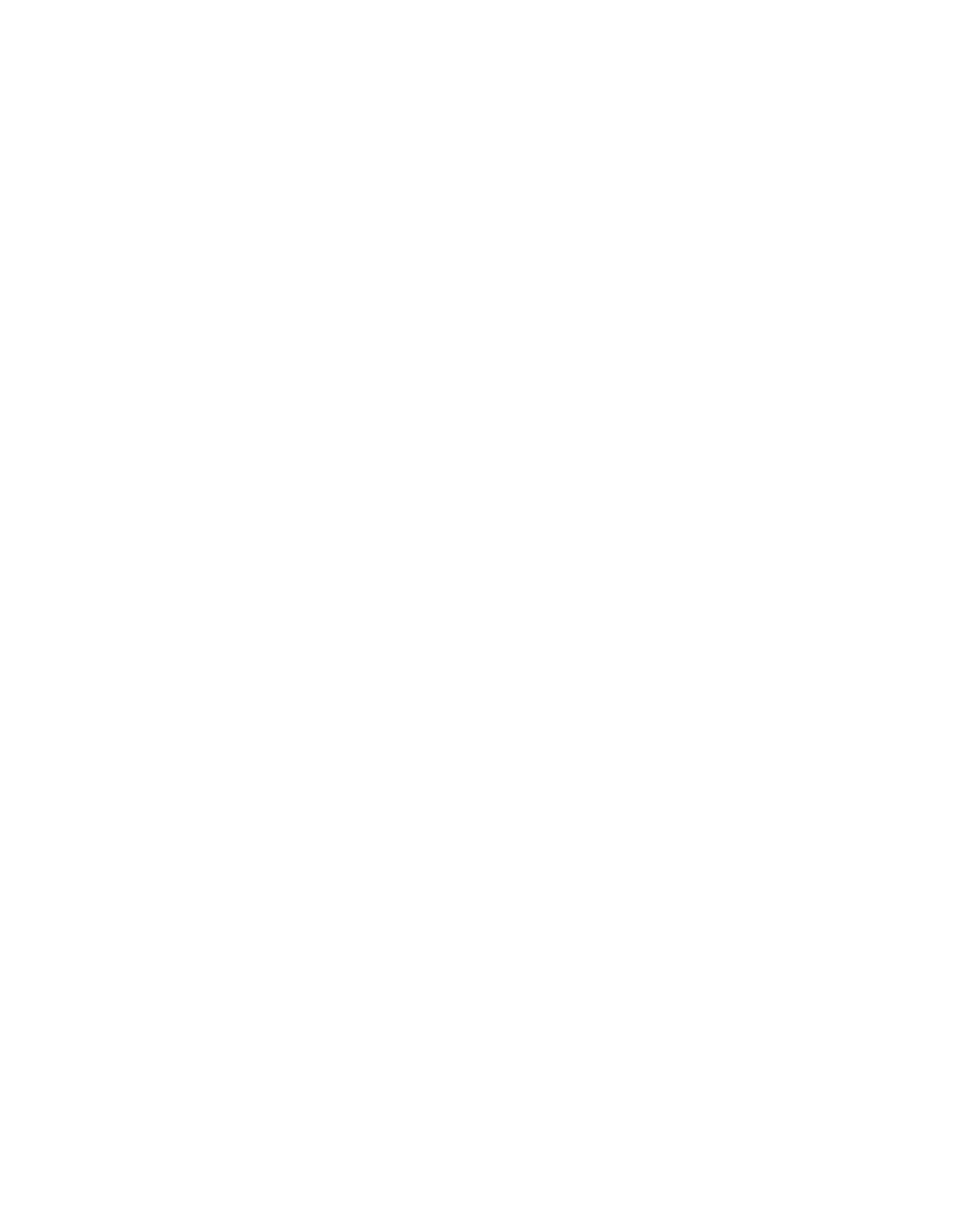**RZ160 FRONT & REAR CHAINS**



| REF.<br>NO. | <b>PART</b><br>NO. | QTY. | <b>DESCRIPTION</b>              | REF.<br>NO. | <b>PART</b><br>NO. | QTY.                  | <b>DESCRIPTION</b>         |
|-------------|--------------------|------|---------------------------------|-------------|--------------------|-----------------------|----------------------------|
|             | 50060443           |      | Front & Rear Chains Kit (1 & 9) | 13          | 50060423           |                       | Chain Cable 7 x 7          |
|             | 50060420           |      | Front Chains Kit (2-8)          | 14          | 50050408           | $\overline{2}$        | <b>Stop Sleeve</b>         |
|             | 50060428           |      | Chain Bracket                   | 15          |                    |                       | Capscrew 3/8" x 1" Gr.5    |
| 3           | 50060429           |      | Retainer Rod                    | 16          | ____               |                       | Flatwasher 3/8"            |
|             | 15662              |      | Cotter Pin, 1/8" x 1"           | 17          | 20363              |                       | Locknut 3/8"               |
| 5           | ____               | 19   | Flatwasher 3/8"                 | 18          | 50060421           |                       | Rear Chains Assembly, R.H. |
| 6           | 50053111           | 47   | Chain, 4 Link                   | 19          | 50060430           |                       | Rear Chain Weldment, R.H.  |
|             |                    | 9    | Capscrew 3/8" x 1" Gr.5         | 20          | 50053111           | 25                    | Chain, 4 Link              |
| 8           | 20363              | 9    | Locknut 3/8"                    | 21          | 50060423           |                       | Chain Cable 7 x 7          |
| 9           | 50060444           |      | <b>Rear Chains Kit</b>          | 22          | 50050408           | $\mathbf{2}^{\prime}$ | <b>Stop Sleeve</b>         |
| 10          | 50060422           |      | Rear Chains Assembly, L.H.      | 23          |                    |                       | Capscrew 3/8" x 1" Gr.5    |
| 11          | 50060431           |      | Rear Chain Weldment, L.H.       | 24          |                    |                       | Flatwasher 3/8"            |
| 12          | 50053111           | 25   | Chain, 4 Link                   | 25          | 20363              |                       | Locknut 3/8"               |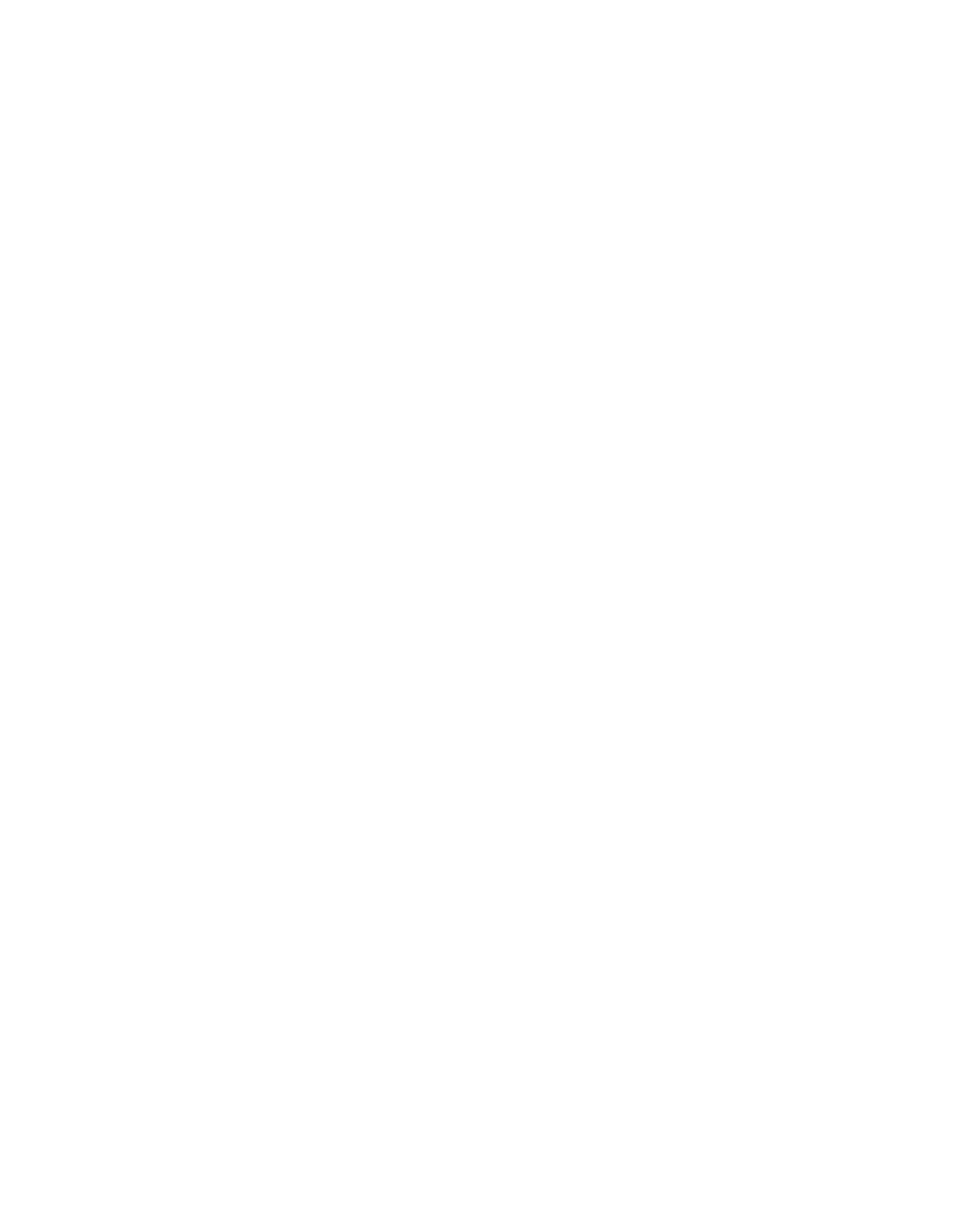l3

 $20$ 

⋐

19



| NO.    | NO.      | QTY. | <b>DESCRIPTION</b>               |
|--------|----------|------|----------------------------------|
| 1      | 81629    | 1    | Housing                          |
|        | 81630    | 1    | Spacer                           |
|        | 81631    | 3    | Retaining Ring                   |
|        | 81632    | 1    | Pinion Ring                      |
| 234567 | 70229    | 1    | <b>Ball Bearing</b>              |
|        | 81634    | 1    | Input Shaft                      |
|        | 88851    | 1    | Pressure Relief Plug 1/2"        |
| 8<br>9 | 81635    | 1    | Gear, 22 Teeth                   |
|        | 50052055 | 1    | Gasket .50mm                     |
|        | 50052053 | 1    | Gasket .15mm                     |
|        | 50052054 | 1    | Gasket .30mm                     |
| 10     | 81637    | 1    | <b>Retaining Ring</b>            |
| 11     | 88879    | 1    | Seal                             |
| 12     | 50029491 | 1    | Cap                              |
| 13     | 20034    | 10   | Capscrew 3/8" - 16 UNC x 1" Gr.5 |
| 14     | 15812    | 10   | Lockwasher 3/8"                  |
| 15     | 70256    | 3    | <b>Ball Bearing</b>              |
| 16     | 50052058 | 1    | Gasket .50mm                     |
|        | 50052056 | 1    | Gasket .15mm                     |
|        | 50052057 | 1    | Gasket .30mm                     |
| 17     | 81643    | 1    | Cap                              |
| 18     | 81644    | 1    | Seal                             |
| 19     | 88873    | 1    | Hex Nut, Slotted 1"              |
| 20     | 81648    | 1    | Cotter Pin                       |
| 21     | 69       |      | Pipe Plug                        |
| 22     | 81445    | 1    | <b>Retaining Ring</b>            |

# **RZ160**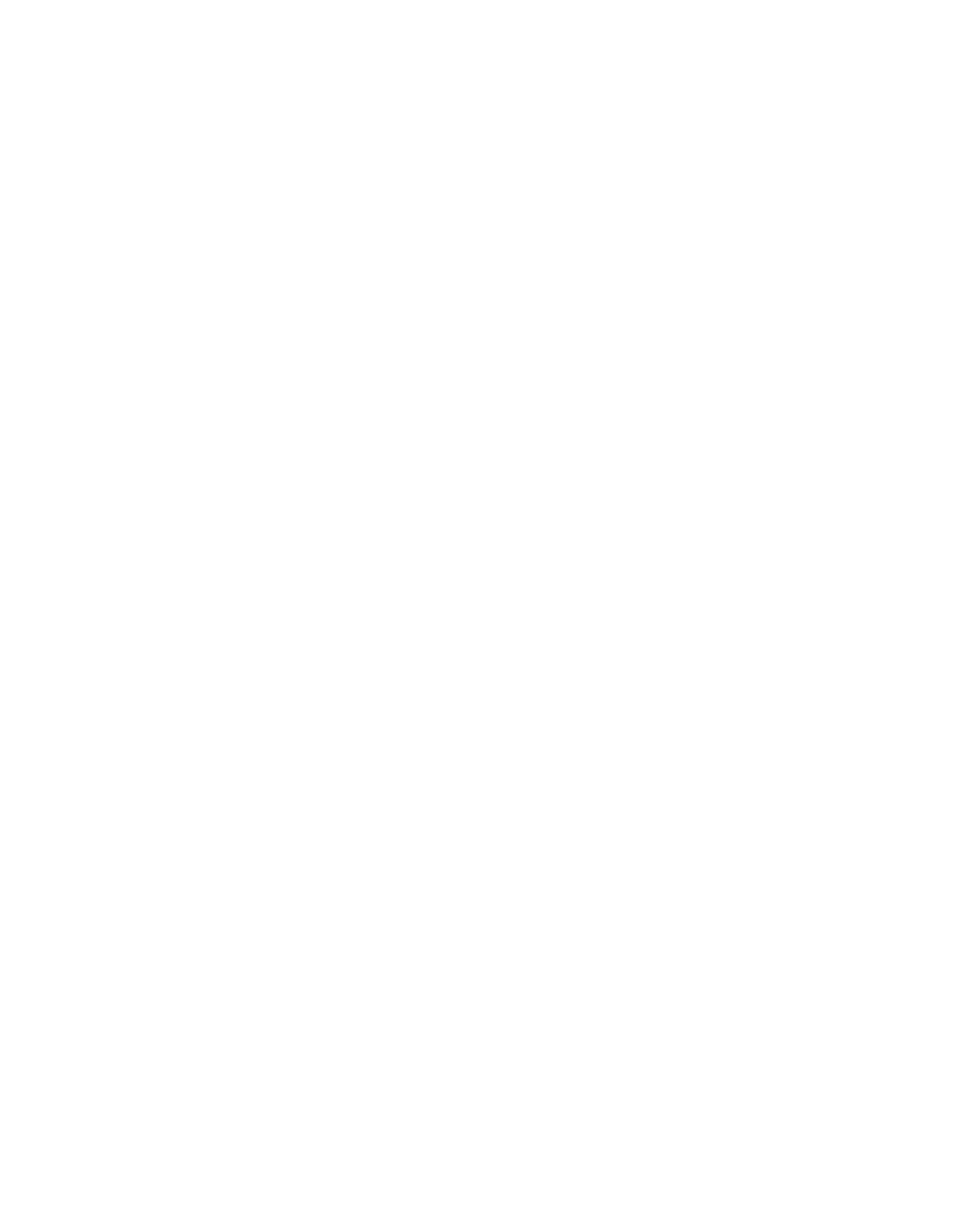





| REF.<br>NO. | <b>PART</b><br>NO. | QTY.           | <b>DESCRIPTION</b>               |
|-------------|--------------------|----------------|----------------------------------|
| 1           | 76711              | 1              | <b>Ball Collar Yoke</b>          |
|             | 64694              | 2              | Cross Journal Set                |
| 2<br>3      | 63956              | $\overline{c}$ | Grease Nipple                    |
|             | 78571              | 1              | Outer Yoke                       |
|             | 78577              |                | Roll Pin for Outer Tube          |
| 4567        | 82800              |                | Outer Tube                       |
|             | 82801              |                | Inner Tube                       |
|             | 78578              |                | Roll Pin for Inner Tube          |
| 8<br>9      | 78570              |                | Inner Yoke                       |
| 10          | 81447              |                | Yoke w/ Grease Nipple            |
| 11          | 76192              | 1              | Guard Retaining Collar, Outer    |
| 12          | 87992              | 6              | Bolt                             |
| 13          | 76191              | 1              | Guard Retaining Collar, Inner    |
| 14          | 64814              | 2              | Safety Chain                     |
| 15          | 76138              | 1              | Complete Shield w/ Instr.        |
| 16          | 50017480           |                | Ball Collar Kit 1-3/8"           |
| 17          | 63946              |                | <b>Grease Nipple</b>             |
| 18          | 76808              |                | Half Female Shaft w/ Shield      |
| 19          | 76100              |                | <b>Half Male Shaft w/ Shield</b> |
| 20          | 78786              |                | Danger Decal, Outer Tube         |
| 21          | 78608              |                | Danger Decal, Outer Shield       |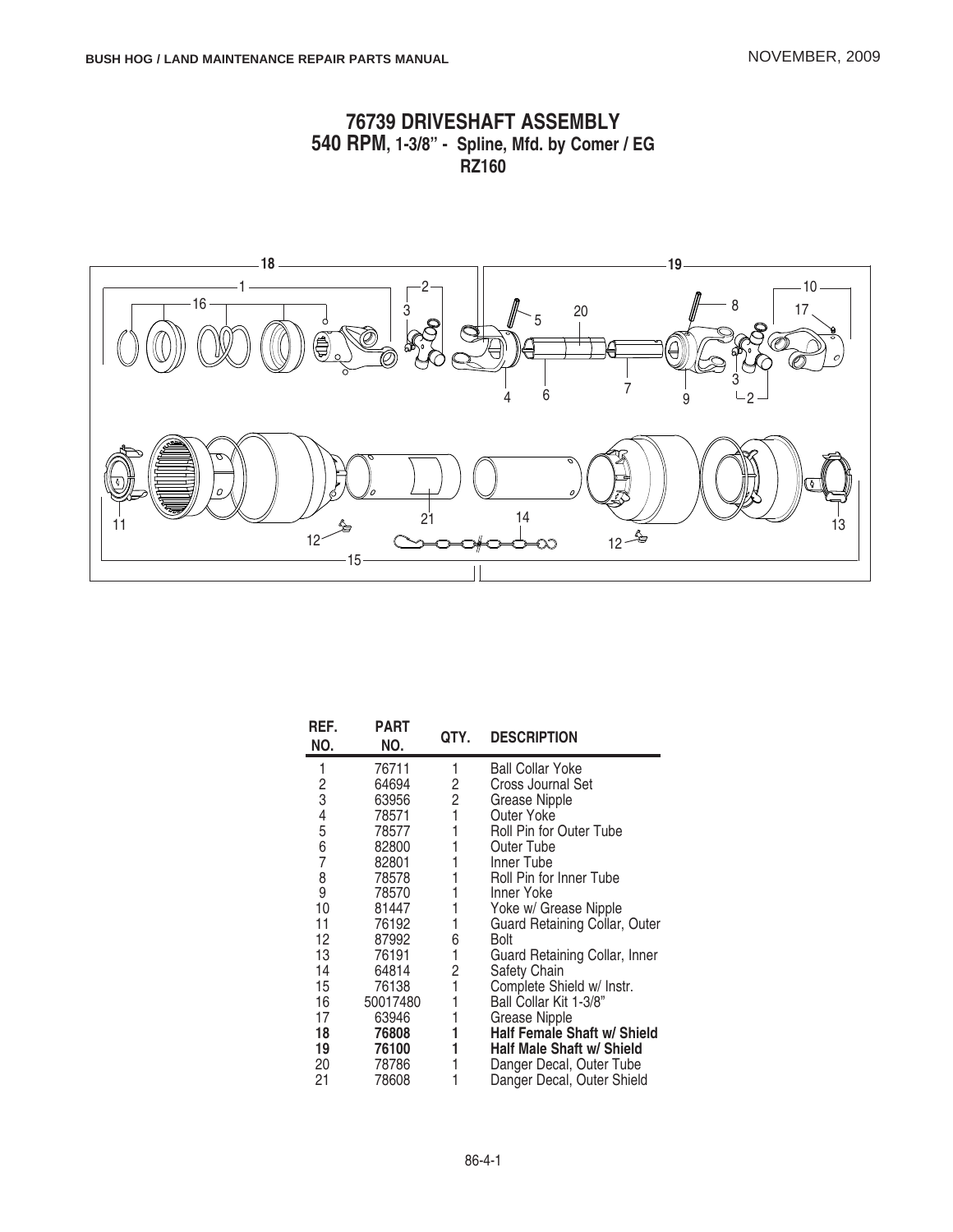

| REF.<br>NO. | PART<br>NO. | QTY. | <b>DESCRIPTION</b>                            |
|-------------|-------------|------|-----------------------------------------------|
| 1           | 50035260    | 1    | Complete Collar Yoke                          |
|             | 64694       | 2    | <b>Cross Journal Set</b>                      |
| 2<br>3      | 63956       | 8    | Grease Nipple                                 |
|             | 78571       |      | <b>Outer Tube Yoke</b>                        |
| 4<br>5      | 78577       |      | Flexible Pin                                  |
| 6           | 82800       |      | Outer Tube                                    |
| 7           | 82801       |      | Inner Tube                                    |
| 8           | 78578       |      | Flexible Pin                                  |
| 9           | 78570       |      | Inner Tube Yoke                               |
| 10          | 81447       |      | Outer Yoke                                    |
| 11          | 90008       |      | Outer Bearing                                 |
| 12          | 50042832    |      | Inner Bearing                                 |
| 13          | 64814       | 2    | Chain                                         |
| 14          | 50035261    |      | <b>Ball Collar Kit</b>                        |
| 15          |             |      | Not Available Order 50063617 Driveshaft Assy. |
| 16          |             |      | Not Available Order 50063617 Driveshaft Assy. |
| 17          | 98145       |      | Safety Guard                                  |
| 18          | 78786       |      | Danger Decal                                  |
| 19          | 78608       |      | Danger Decal                                  |
| 20          | 63946       |      | <b>Grease Nipple</b>                          |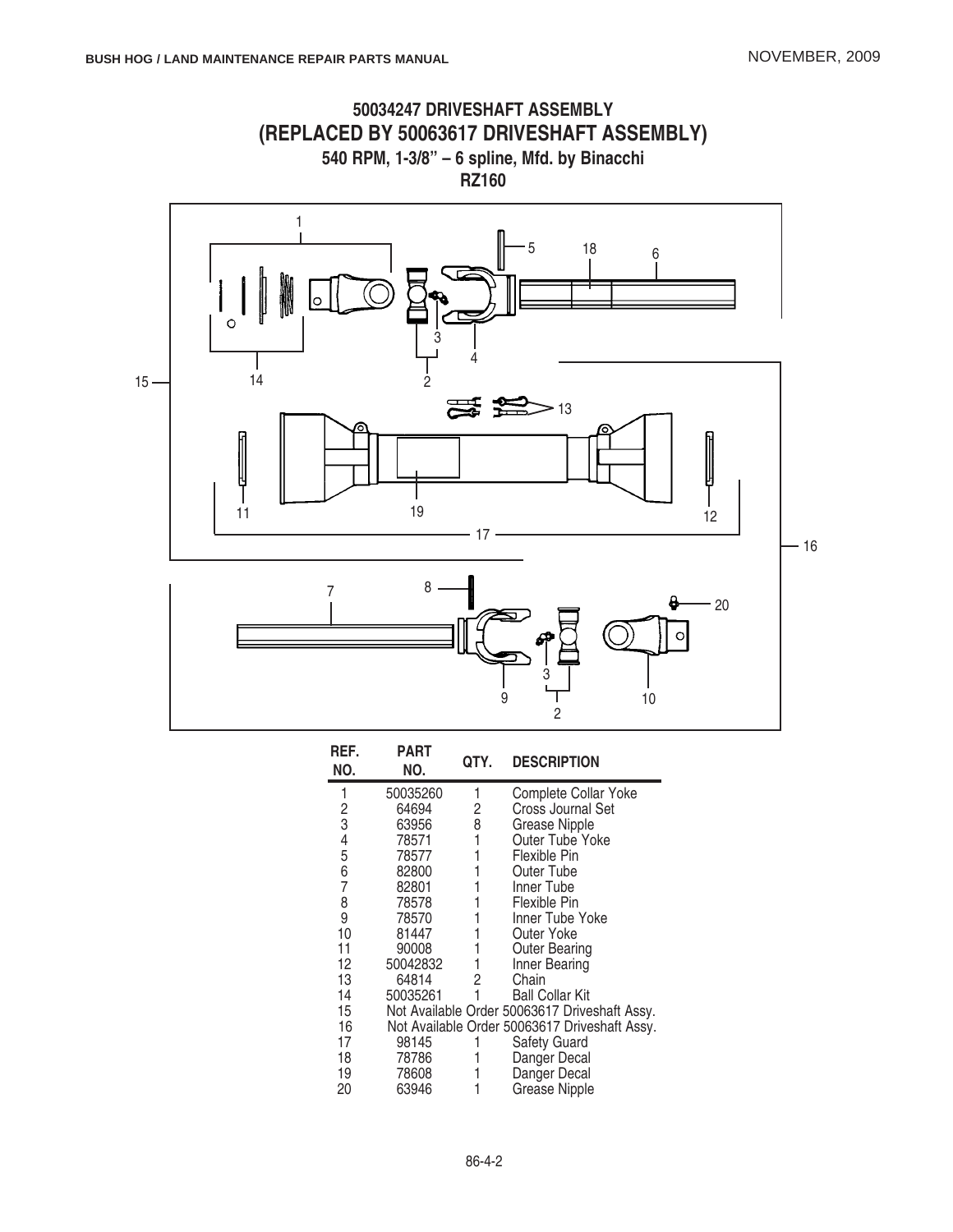### **50063617 DRIVE SHAFT ASSEMBLY (Replaces the 50034247 Driveshaft Assy.) ASAE Size 3 540 RPM, 1-3/8" - Spline Tractor & Shear Bolt Implement Yoke Mfd. by Bondioli & Pavesi RZ160**



| REF.<br>NO. | <b>PART</b><br>NO. | QTY. | <b>DESCRIPTION</b>      | REF.<br>NO. | <b>PART</b><br>NO. | QTY. | <b>DESCRIPTION</b>        |
|-------------|--------------------|------|-------------------------|-------------|--------------------|------|---------------------------|
|             | 50064902           |      | Tractor Yoke Assy.      | 11          | 71404              | 6    | <b>Self Tapping Screw</b> |
|             | 64964              | 2    | Cross Bearing Kit       | 12          | 50064912           |      | Inner Shield Bearing      |
|             | 78571              |      | Yoke Outer Tube         | 13          | 50064890           |      | Shield Chain              |
|             | 78577              |      | Roll Pin for Outer Tube | 14          | 78786              |      | Danger Decal, Outer Tube  |
| 5           | 50064906           |      | Outer Tube              | 15          | 78608              |      | Danger Decal, Inner Tube  |
| 6           | 50064907           |      | Inner Tube              | 16          | 50064645           |      | <b>Ball Collar Kit</b>    |
|             | 78578              |      | Roll Pin Inner Tube     | 17          | 63946              |      | Grease Fitting            |
|             | 78570              |      | Yoke for Inner Tube     | 18          | 50064914           |      | Outer Half Assy.          |
|             | 64693              |      | Implement Yoke Assy.    | 19          | 5006494            |      | Inner Half Assy.          |
| 10          | 50064911           |      | Outer Shield Bearing    | 20          | 50064942           |      | Complete Shield Kit       |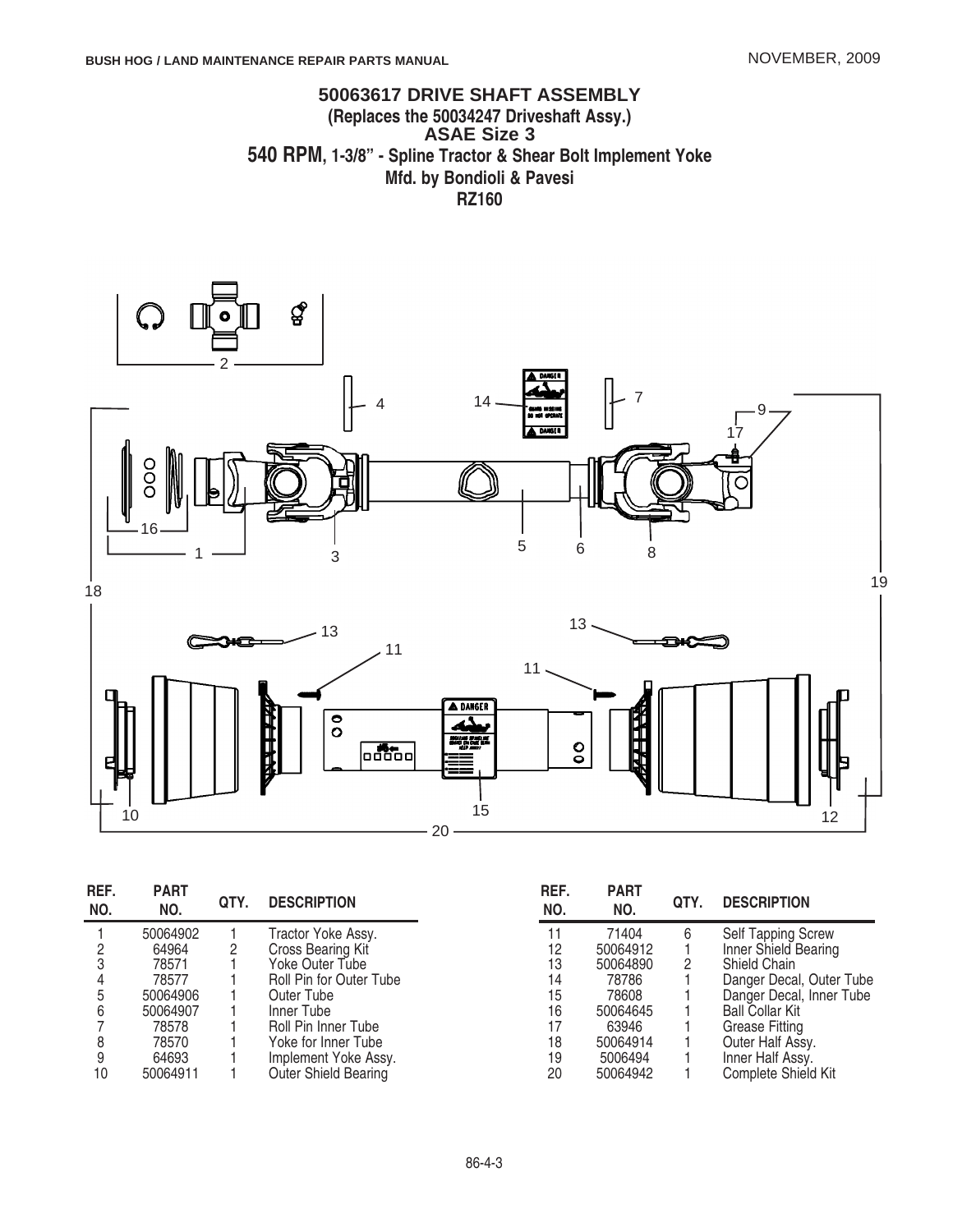**RZ160 "A" FRAME ASSEMBLY and TAILWHEEL FRAME ASSEMBLY**



| REF.<br>NΩ | <b>PART</b><br>NO | QTY. | <b>DESCRIPTION</b>              |
|------------|-------------------|------|---------------------------------|
|            | 50047929          | 2    | Strut, "A" Frame                |
| 2          | 63810             |      | Crossbrace                      |
| 3          | 50060402          | 2    | Yoke                            |
| 4          | 50048804          |      | Pivot Arm Weldment              |
| 5          | 50060416          |      | <b>Tailwheel Frame Weldment</b> |
| 6          | 81396             |      | Link, Tailwheel                 |
| 7          | 63765             | 2    | Lift Pin Cat. 1                 |
| 8          |                   | 2    | Lockwasher 7/8"                 |
| 9          | 15626             | 2    | Jamnut 7/8" NF                  |
| 10         |                   | 2    | Capscrew 7/8" x 3" Gr. 5        |
| 11         |                   | 2    | Hex Nut 7/8"                    |
| 12         | 10152800          | 2    | Jamnut 7/8"                     |
| 13         |                   |      | Capscrew 5/8" x 4-3/4" Gr. 5    |

| <b>PART</b><br>NO. | QTY. | <b>DESCRIPTION</b>             |
|--------------------|------|--------------------------------|
| 20748              | 2    | Flatwasher 5/8" SAE            |
| 50048651           | 2    | Spacer                         |
| 15598              | 5    | Locknut 5/8"                   |
| 95534              | 2    | Bushing, Flex Link             |
|                    | 2    | Capscrew 5/8" x 2" Gr. 5       |
| 20206              | 2    | Capscrew 5/8" x 2" Gr. 8       |
|                    | 2    | Flatwasher 5/8"                |
|                    |      | Capscrew 5/8" x 1-3/4" Gr. 5   |
|                    |      | Capscrew 5/8" x 1-1/2" Gr. 5   |
|                    | 2    | Lockwasher 5/8"                |
|                    | 2    | Hex Nut 5/8"                   |
| 50033665           |      | Cat. 1 Quick Hitch Top Bushing |
|                    |      |                                |